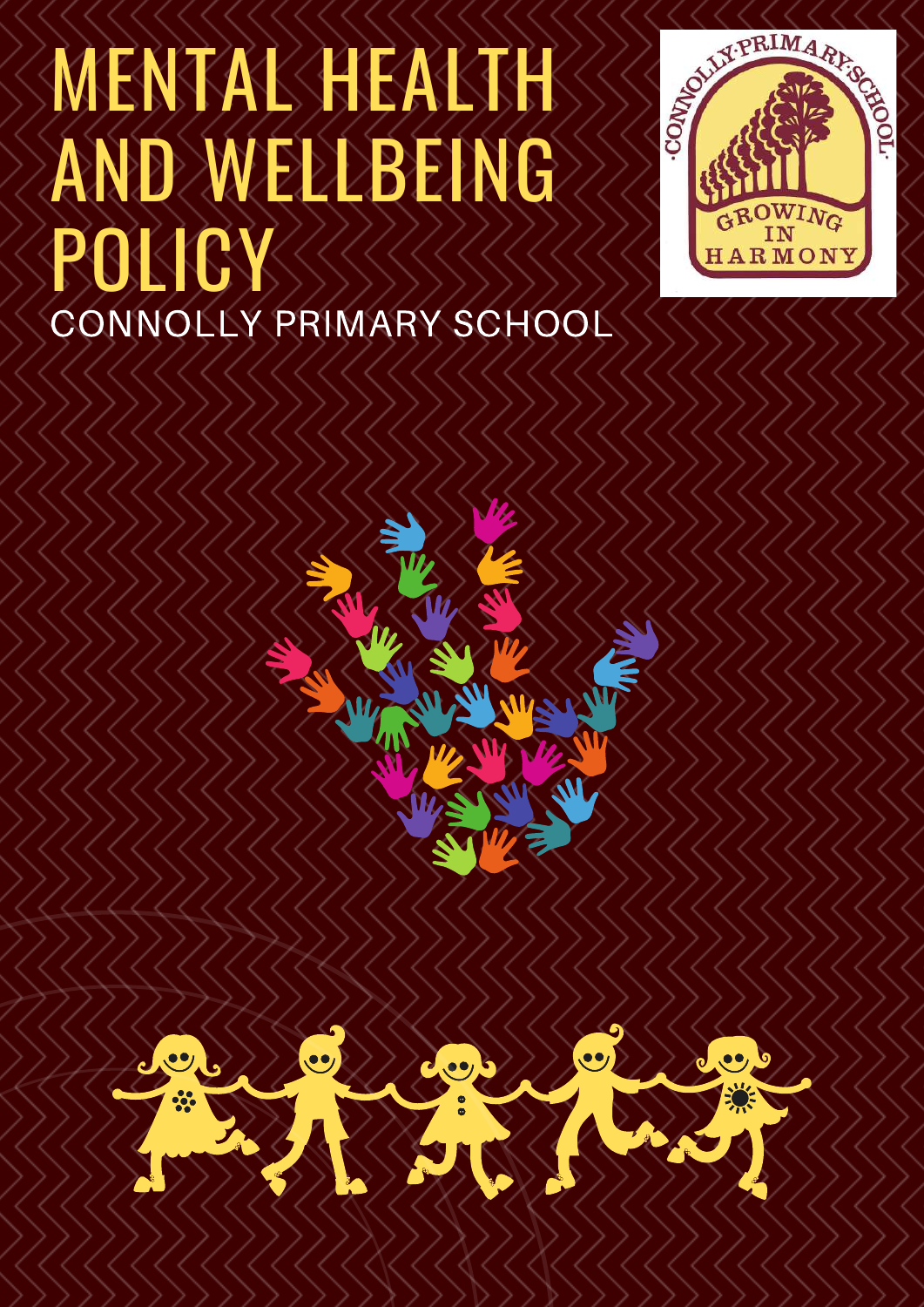## **Mental Health and Wellbeing**

**Connolly Primary School is committed to providing a community that promotes mental health and wellbeing for all students and staff. We aim to provide a welcoming and friendly school environment where there is a sense of belonging and inclusion. Students are helped to recognise and manage their emotions and develop care and concern for others. They are encouraged to establish positive relationships with others and handle challenging situations effectively. Diversity is respected and valued. Schools are learning communities that promote student well-being, safety and positive relationships so that students can reach their full potential. The well-being of students is enhanced and their learning outcomes optimised when they feel connected to others and experience safe and trusting relationships.**

**Students who feel connected, safe and secure are more likely to be active participants in their learning and to achieve better physical, emotional, social and educational outcomes. Educators who feel valued and supported are more likely to engage positively with students and build stronger connections within the school community. Enhancing the wellbeing of students and their educators delivers overall long term, social, health and economic benefits. (Australian Student Wellbeing Framework)**

#### Our Commitment to Mental Health and Wellbeing

At Connolly Primary School we are committed to:

#### A positive school community

Promoting positive and respectful relationships to help children and families have a sense of belonging and connectedness and feel that their contributions are valued, through the provision of:

#### **Student**

- Chaplaincy programs
- Delivery of social and emotional learning programs
- Buddy classes
- Upstander and Harmony Awards
- Celebrating academic and non-academic achievements

#### **Parent / Community**

- Class assemblies
- Open night
- Class meetings
- Acknowledging Harmony Day
- Celebration of special days such as Mothers' / Fathers' Day
- Sporting events
- Volunteer programs
- Runners' Club



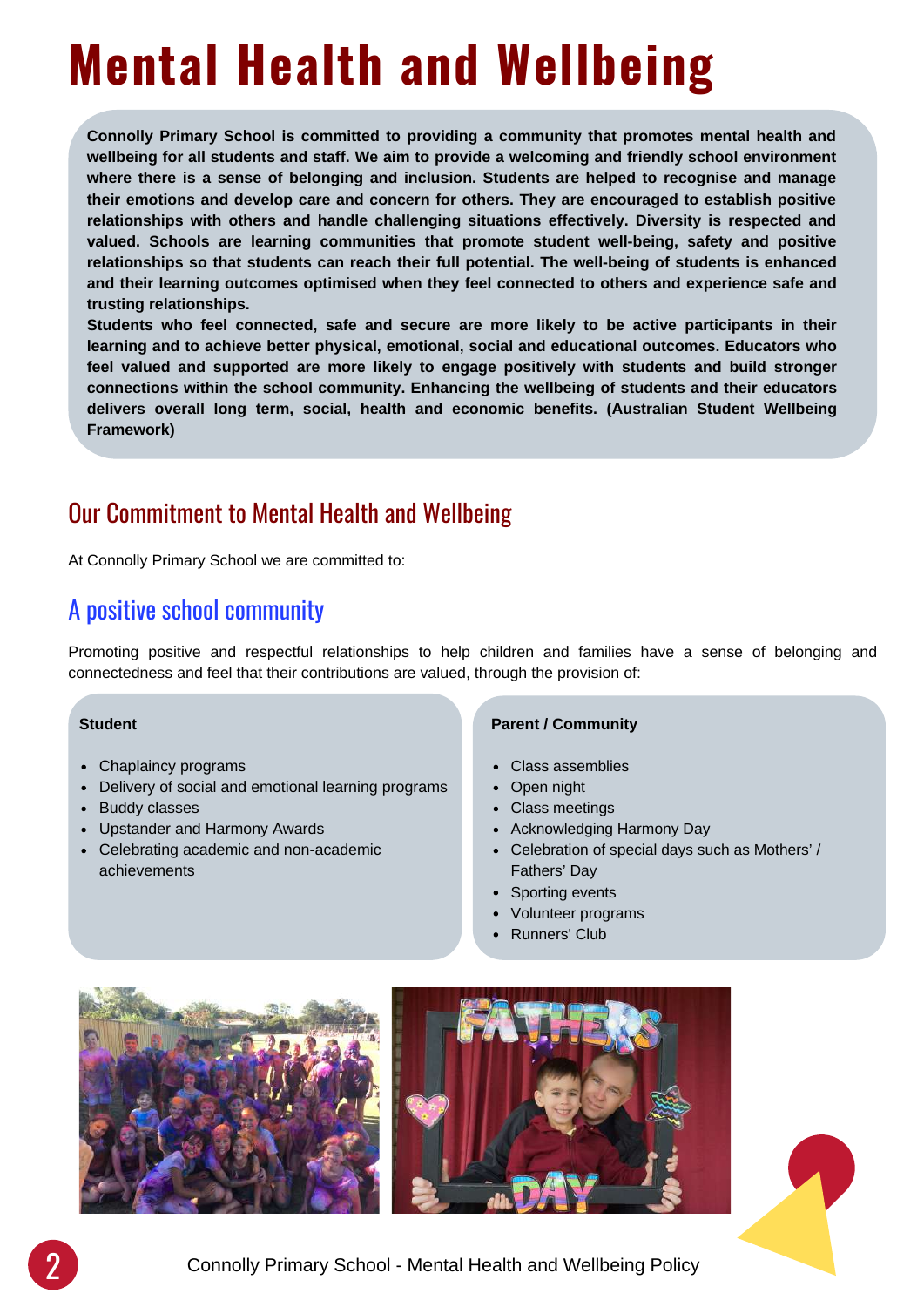## Social and emotional learning

Teaching children how to manage feelings and get along with others whilst building resilience and emotional intelligence, through the provision of:

- Buddy program
- Friendly Schools Plus
- Cooperative Learning Strategies/Kagan **Structures**
- Protective Behaviours Program
- Cybersafety/ E- Citizenship
- **Clubs**

#### Working with parents and carers

Working closely with families to promote children's mental health and wellbeing, through the provision of:

- Parent information workshops throughout the year, to assist parents in engaging in, and supporting, their children's mental health and emotional wellbeing.
- Newsletter information pertaining to student mental health and wellbeing





#### Supporting children with mental health difficulties

Recognising and responding to mental health difficulties by enabling and assisting students to access appropriate support to meet their needs, through the provision of:

- Case management approach through Student Services Leadership team
- Chaplaincy Service
- School Psychologist Service
- Outside agencies- SENMMH, CAMHS
- Staff trained in Youth Mental Health First Aid
- Staff trained in Gatekeepers suicide prevention
- Professional learning for staff on mental health